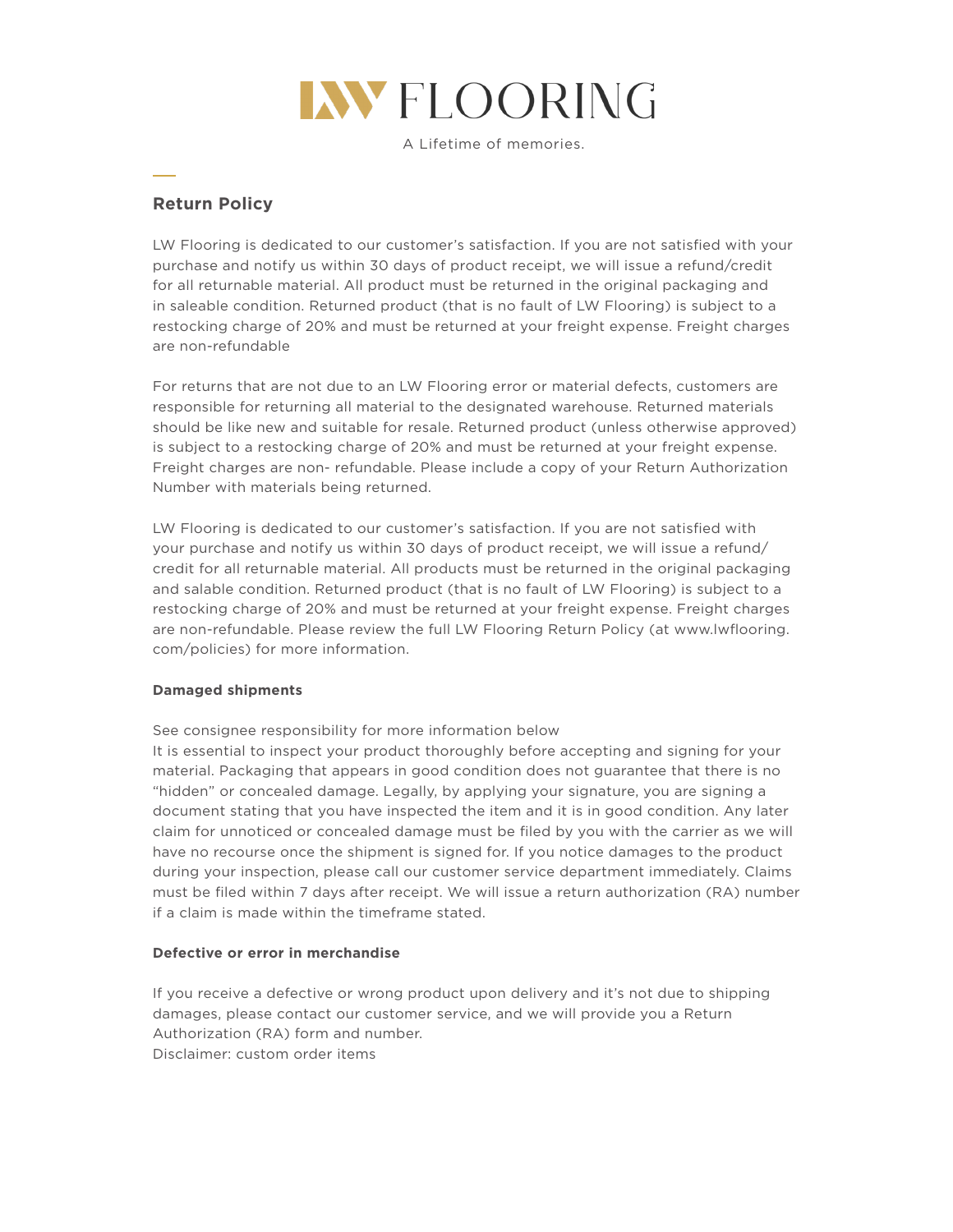LW Flooring reserves the right to deny returns on custom ordered items. Custom order items are ordered from our third-party vendors, and LW Flooring has no control of their return policy. LW Flooring can assist in the return process, but we cannot guarantee a refund of your payment on the products that meet the specifications of the custom order.

# **General notes and Policies**

Inspect! After signing for and accepting your merchandise, you are responsible for all damage claims. You must contact us within 7 days of receiving your merchandise if your product is damaged or in error. In the event of a product damage (not due to shipping) or error return, you must contact customer service to receive a return authorization number (RA). We CANNOT process your claim without an RA number. All LW Flooring no-fault returns will incur a 20% restocking fee. Shipping and handling charges are non refundable.

#### **Consignee's responsibility**

Your shipment is being transported via freight truck, and LW Flooring wanted you to be aware of your rights and responsibilities as the end recipient (from here forward known as the "consignee"). There are a lot of things that can happen between the manufacturer and your delivery location; therefore we are asking you to do a very small amount of work to protect yourself, and us.

To ensure that you are receiving what you ordered, and in acceptable condition, all carriers specify that you MUST inspect, examine, and inventory your shipment as it is unloaded. On arrival, inspect the shipment immediately for obvious signs of damage. Any and all shortages and damages must be written on the Bill Of Lading or Freight Bill. Should you determine that any items are damaged or missing, you MUST note the item, the discrepancy, and the condition before you sign it! Then call the freight company to report any problems.

You should open cartons and containers. If there is the slightest doubt that the merchandise is damaged (concealed or not) it must be noted on the Bill Of Lading or Freight Bill, or the liability to prove that the delivering carrier did the damage becomes your responsibility. Do not be intimidated by the driver. They cannot leave until the Bill Of Lading or Freight Bill is signed (regardless of how much in a hurry they are or how late they are). The carrier's driver should help you receive your shipment and answer your questions. While your driver is there, compare the pieces of freight you are receiving to your carrier's freight bill. When you've determined that the condition and quantity of your freight is acceptable, you can then sign the delivery receipt. The driver will provide you with a copy, taking the signed copy with them (as a delivery receipt). If one is not offered, request one, as is your right. The Bill Of Lading or Freight Bill is the only documentation of the condition of a shipment when it arrives at your location, and without this document, we cannot hold others accountable for items damaged or missing.

#### **Discovered damage**

If there is discovered damage: if the box, crate, or merchandise is visibly damaged, refuse the delivery and contact us immediately to request a Return Authorization number so the merchandise can be shipped back to its origin at no charge. Please also notify us of the situation as quickly as possible so we can follow-up on our end to assist with any required procedures.